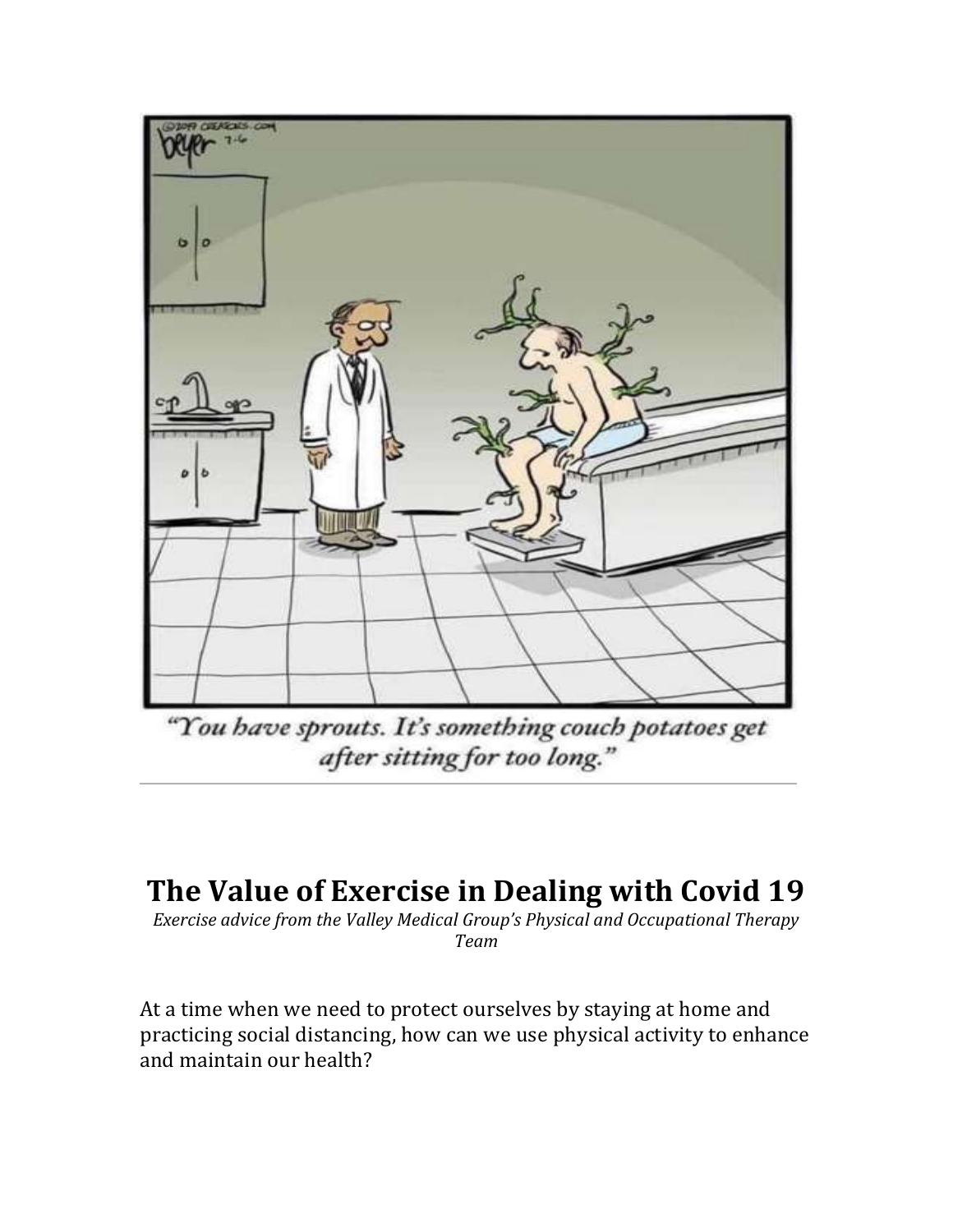*… make up your own routine to music you enjoy that uses major muscle groups and raises your heart rate……CDC Guidelines*

## **What is physical Activity?**

According to the World Health Organization "Physical activity includes all forms of active recreation, sports participation, cycling and walking as well as activities you do at work and around the home and garden. It doesn't have to be exercises or sport – play. Dance, gardening, and even house cleaning and carrying heavy shopping are all part of being physically active."

*Set the timer on your phone or kitchen timer every 45 minutes to remind you to walk 2-3 minutes -Diane Gray, PT*

It is important for people of all ages and abilities to move and be active. Walking, stretching, getting up from sitting and taking short walks, adding a few squats every time you stand up from a chair, all contribute to your well being.

#### **The Benefits from Physical Activity**

*"Take care of your body, Take deep breaths, stretch, or meditate. Try to eat healthy, exercise regularly, get plenty of sleep…" CDC.gov, Advice on delaying with stress from the pandemic.*

According to the *American Family Physician*, regular exercise maintains strength, decreases the risk of depression, and cognitive decline, and helps to maintain a healthy body weight. From the WHO, "Regular physical activity benefits both the body and the mind." The list goes on. It can: reduce high blood pressure, reduce the risk of heart disease, stroke, type 2 diabetes and various cancers. Activity improves bone and muscle strength, increases balance, flexibility and fitness. For older adults it can help to prevent falls and injuries and in children it enhances healthy growth and development.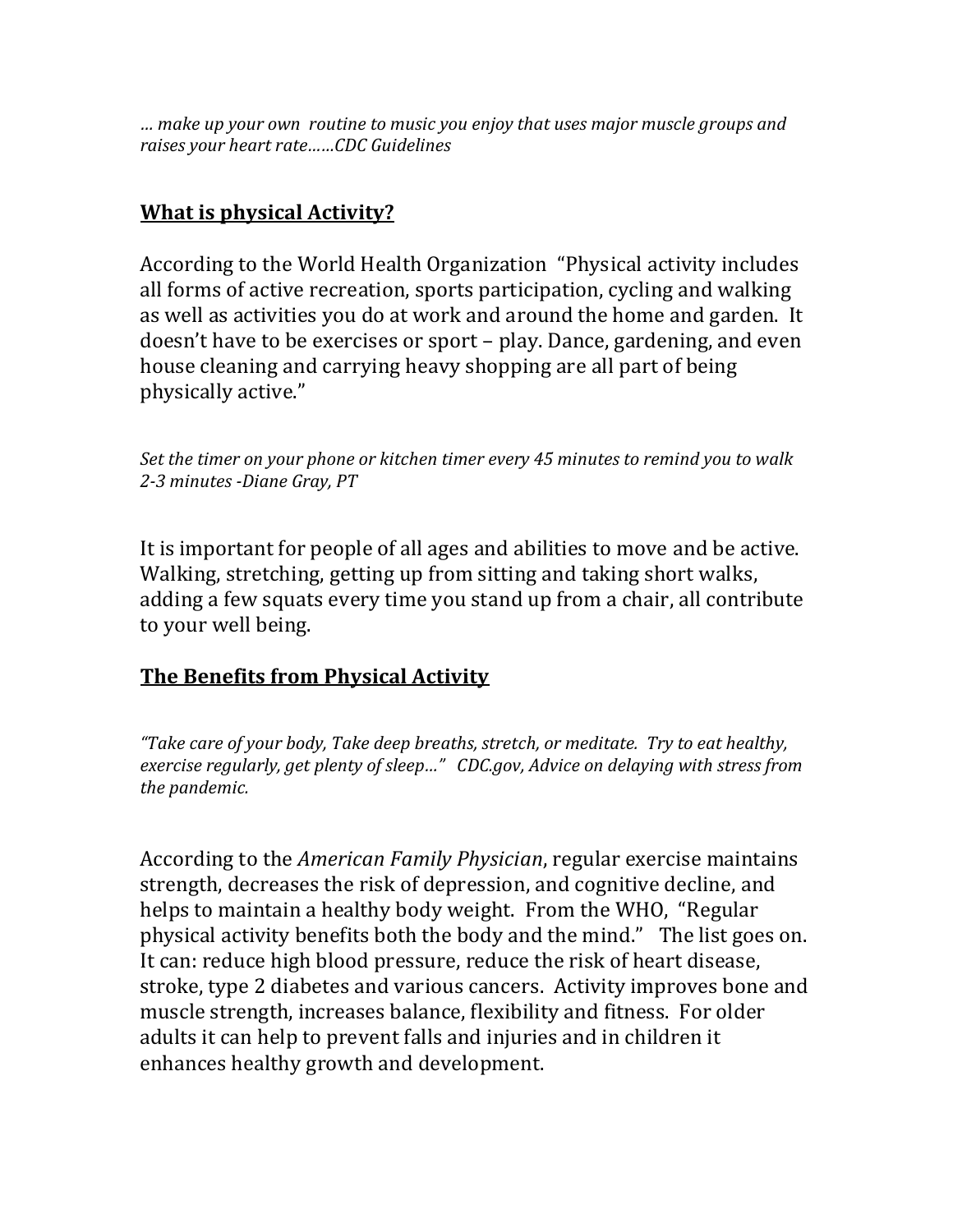## **How much Physical Activity is Recommended?**

*…. Do some muscle strengthening activities such as lifting weights or improvise using full bottles of water or simply use your own body weight.., make it fun, such as dancing to music…. WHO Guidelines*

The American Heart Association recommends 150 minutes of moderate activity or 30 minutes of activity 5 times a week. If you are not used to doing this level of exercise you should contact you health provider to see if this is appropriate for you. Moderate activity is defined as walking cycling, gardening and housework. It might be an exercise class on TV. It might be light weight lifting with water bottles.

### **How do I get started?**

*Spring is here, get outside and garden, even small tasks can be a good activity…, Michelle Kofler, PT*

From the WHO:

"**Try and reduce long periods of time spent sitting**, whether for work, studying, watching TV, reading or using social media,...take short 3-5 minute breaks, simply stand up and stretch or even better , take a walk."

**"Set up a regular routine to be active every day**, by planning a physical activity or exercise break by yourself, by joining an on line class,... making a specific time to be active helps ensure you get your daily physical activity."

**"Be active with your family and friends,** connecting with others can help you and your family: in the home and elsewhere spend time together and be active" (Be careful to maintain social distancing and wear face masks when out in public)